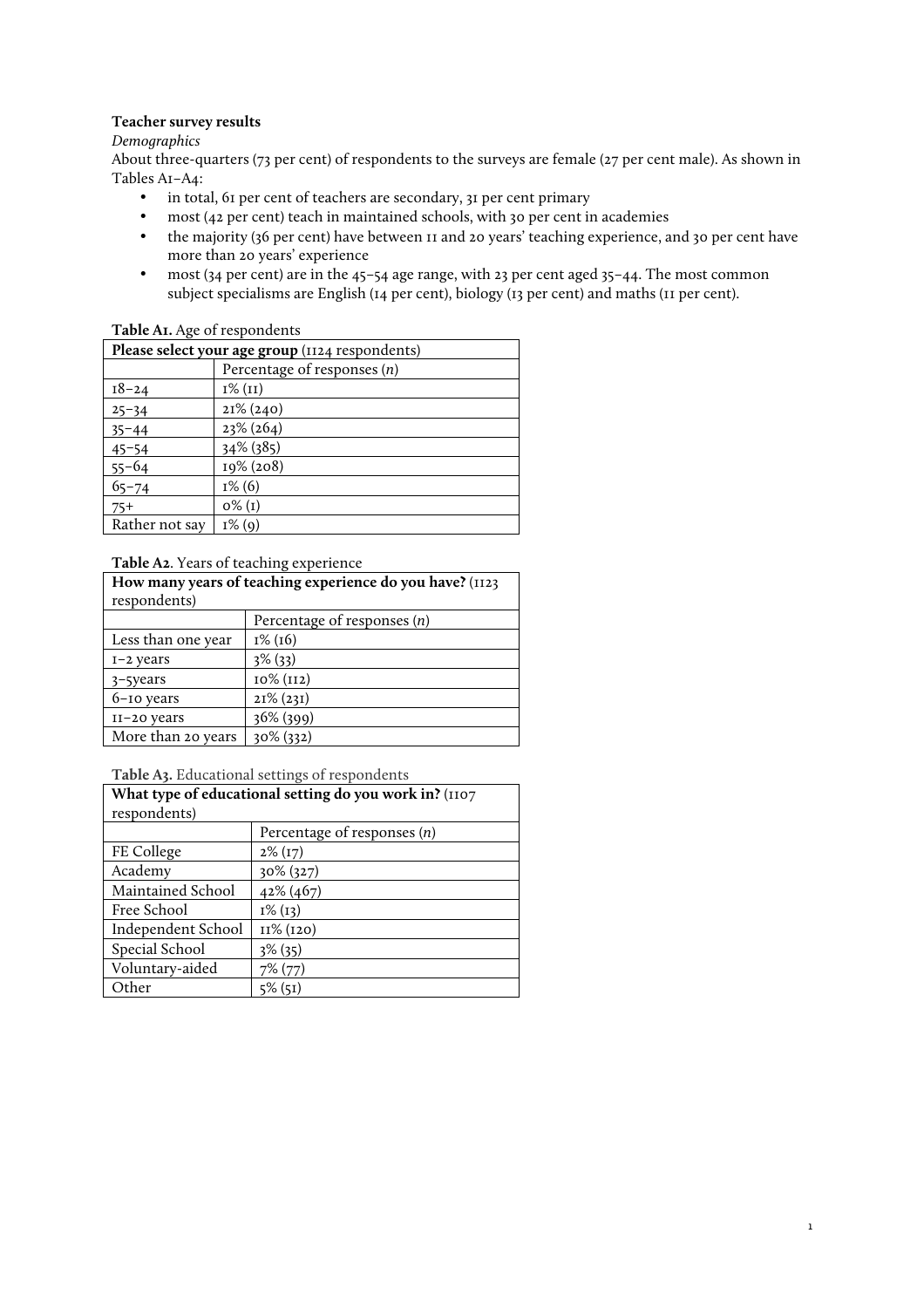| What is the main subject that you teach? (1083 respondents) |                               |  |
|-------------------------------------------------------------|-------------------------------|--|
|                                                             | Percentage of responses $(n)$ |  |
| Art and design                                              | $2\% (2I)$                    |  |
| Citizenship                                                 | $0\%$ (5)                     |  |
| Design and technology                                       | $3\%$ (30)                    |  |
| Drama                                                       | $I\%$ (9)                     |  |
| English                                                     | 14% (153)                     |  |
| Geography                                                   | $4\%$ (41)                    |  |
| History                                                     | $3\%$ (37)                    |  |
| <b>ICT</b>                                                  | $5\%$ (52)                    |  |
| Maths                                                       | 11% (119)                     |  |
| MFL                                                         | $6\% (67)$                    |  |
| Music                                                       | 2% (20)                       |  |
| PE                                                          | $I\%$ (15)                    |  |
| <b>PSHE</b>                                                 | $I\%$ (13)                    |  |
| Psychology                                                  | $4\%$ (41)                    |  |
| Science - biology                                           | 13% (146)                     |  |
| Science - chemistry                                         | 7% (76)                       |  |
| Science - physics                                           | $6\%$ (68)                    |  |
| Science - general                                           | 4% (43)                       |  |
| RE                                                          | 2% (19)                       |  |
| No subject specialism                                       | 5% (58)                       |  |
| Not applicable                                              | 5% (50)                       |  |

**Table A4**. Main subjects taught by respondents

## *Knowledge of and interest in neuroscience*

The surveys asked whether respondents had looked up any information on the brain in the past four weeks, and 54 per cent had. Of those, 98 per cent gave specific examples of what they had looked up: 71 per cent of respondents had looked up information on neuroscience that was not related to learning, and 29 per cent looked at educational aspects of neuroscience only, such as resources for students.

When asked how much they know about neuroscience, 60 per cent stated just a little, 22 per cent a fair amount, 15 per cent had heard of it but knew nothing about it and 3 per cent considered they knew a great deal, as shown in Table A5. Tables A6 and A7 provide some more information on teachers' interests.

#### **Table A5**. Knowledge of neuroscience

**In your opinion, how much would you say that you know about neuroscience (the science of how the brain works)?** (1149 respondents)

|                              | Percentage of all responses $(n)$ |
|------------------------------|-----------------------------------|
| A great deal                 | $3\%$ (30)                        |
| A fair amount                | $22\%$ (254)                      |
| Just a little                | $60\% (694)$                      |
| Heard of, know nothing about | $15\%$ (167)                      |
| Never heard of               | $0\%$ (4)                         |

**Table A6.** Interest in how the brain works

| How interested are you in how the brain works? |                                   |  |
|------------------------------------------------|-----------------------------------|--|
| (1133 respondents)                             |                                   |  |
|                                                | Percentage of all responses $(n)$ |  |
| Very interested                                | $37\%$ (420)                      |  |
| Fairly interested                              | 45% (507)                         |  |
| Neither                                        | 14% (160)                         |  |
| Not very interested                            | $4\%$ (41)                        |  |
| Not at all interested                          | $0\%$ (5)                         |  |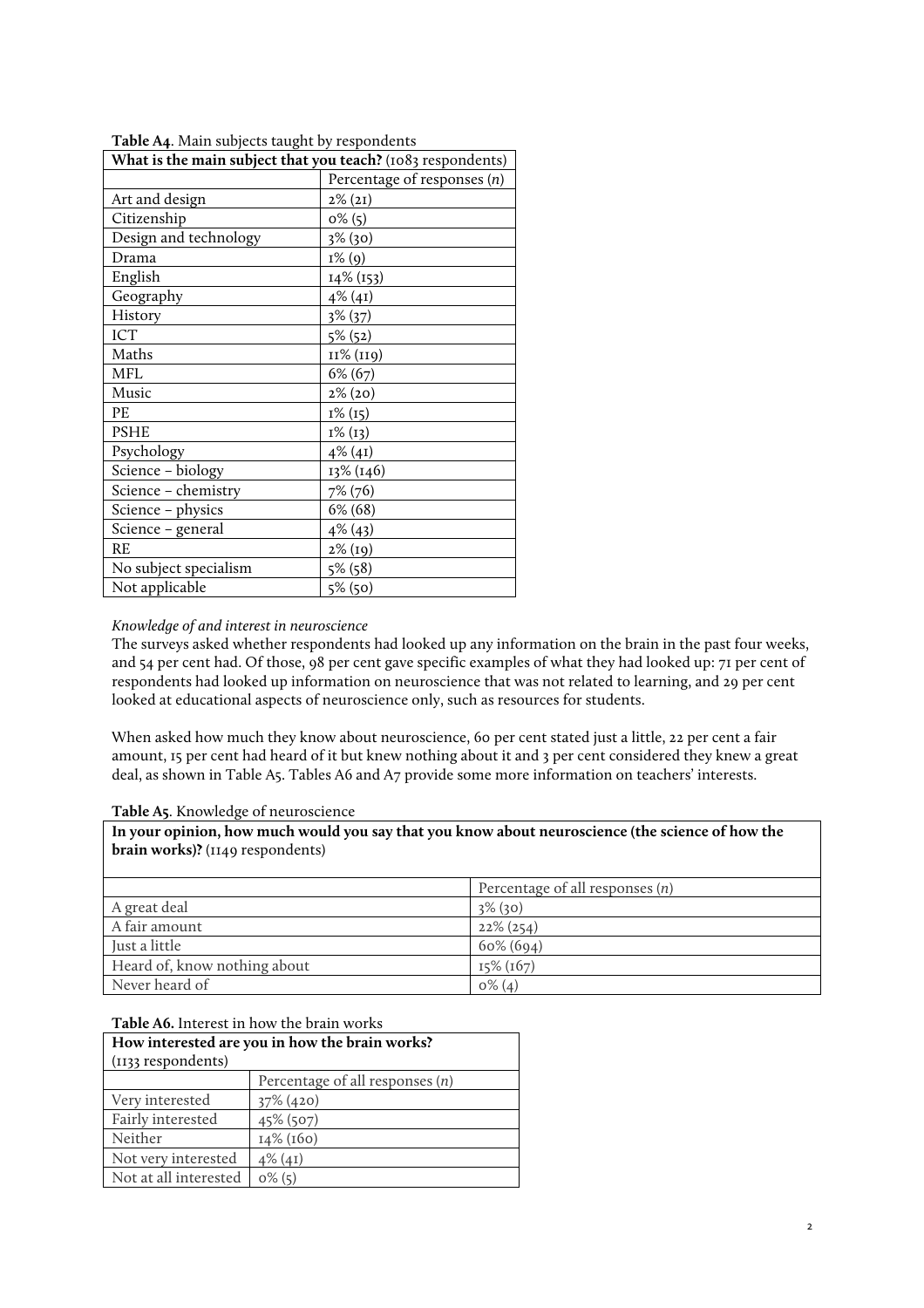| <b>Table</b> <i>IV</i> , mitchest in memal neam issues |                                   |  |
|--------------------------------------------------------|-----------------------------------|--|
| How interested are you in mental health issues? (292   |                                   |  |
| respondents, Wellcome Trust survey only)               |                                   |  |
|                                                        | Percentage of all responses $(n)$ |  |
| Very interested                                        | 43% (125)                         |  |
| Fairly interested                                      | 48% (140)                         |  |
| Neither                                                | $6\%$ (17)                        |  |
| Not very interested                                    | $3\%$ (9)                         |  |
| Not at all interested                                  | $0\%$ (I)                         |  |

### **Table A7**. Interest in mental health issues

#### *Application of neuroscience to education*

The Wellcome Trust survey included a free-response question asking about specific activities that teachers use based on their understanding of neuroscience (see Table A8 and discussion in the main report).

### **Table A8.** Specific activities or techniques used

**Please tell us about any specific activities or techniques that you use, if any, because you think they will improve academic performance (based on your understanding of neuroscience).** (292 respondents – freeresponse question, Wellcome Trust survey only)

|                                                             | Percentage of responses $(n)$ |
|-------------------------------------------------------------|-------------------------------|
| Variety of learning styles/varying teaching methods         | 28% (81)                      |
| Memory techniques                                           | $8\%$ (23)                    |
| Other answers                                               | $7\%$ (21)                    |
| Mindmaps                                                    | $5\%$ (16)                    |
| Brain Gym                                                   | $3\%$ (8)                     |
| Teaching students about neuroscience                        | $2\%$ $(7)$                   |
| Adapting methods to needs of individual student             | $2\%$ (5)                     |
| Giving time to think                                        | $2\%$ (5)                     |
| Linking topics/building on past knowledge                   | $2\%$ (5)                     |
| Digital technology                                          | $I\%$ (4)                     |
| Breaks between activities                                   | $I\% (4)$                     |
| Don't use neuroscience/don't know enough about it to use it | $I\% (4)$                     |
| Water                                                       | $I\%$ (3)                     |
| Not letting lessons go on for too long                      | $I\%$ $(3)$                   |
| Relaxation/reducing stress                                  | $I\%$ (3)                     |
| Music                                                       | $I\%$ (3)                     |
| Sleep                                                       | $I\% (2)$                     |
| Left/right brain approach                                   | $I\% (2)$                     |
| Growth mindset                                              | $I\% (2)$                     |
| Used to use BrainGym but discovered it was no use           | $I\% (2)$                     |

The following nine tables provide more information about the three most frequent interventions (learning styles, Brain Gym®, and left/right brain learner type): Tables A9 to A11 show where respondents came across information about them, Tables A12 to A14 show what impact teachers thought these activities have upon students, and Tables A15 to A17 show how these interventions were used.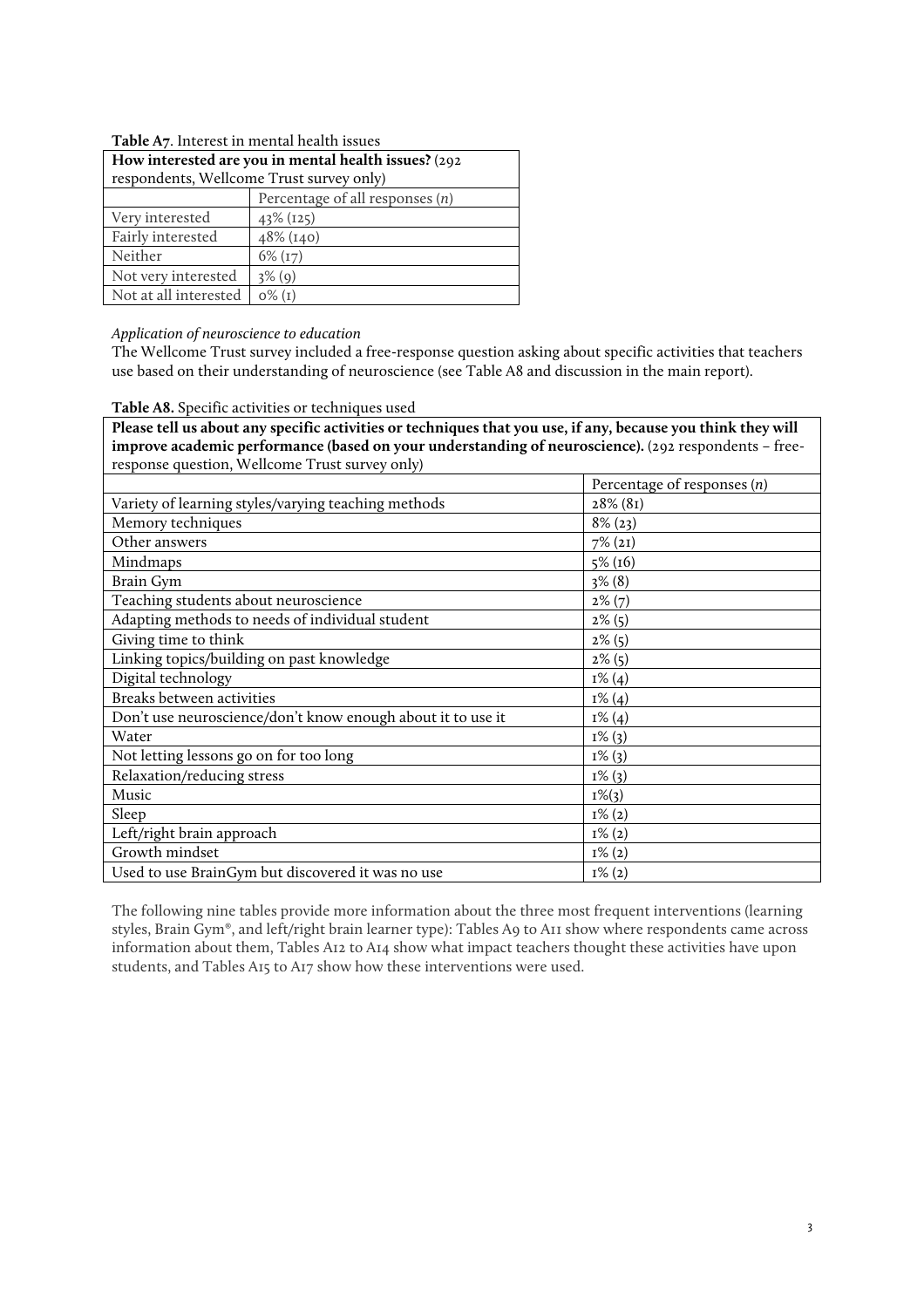| Table A9. Where respondents came across learning styles |  |
|---------------------------------------------------------|--|
|                                                         |  |

| Where did you come across learning styles? (716 respondents, Schoolzone survey only) |                               |  |
|--------------------------------------------------------------------------------------|-------------------------------|--|
|                                                                                      | Percentage of responses $(n)$ |  |
| Through my institution                                                               | 68% (484)                     |  |
| From other teachers                                                                  | 47% (335)                     |  |
| Through an external training provider                                                | 38% (271)                     |  |
| Educational media                                                                    | 26% (186)                     |  |
| Conferences                                                                          | 19% (136)                     |  |
| In an academic journal                                                               | $8\%$ (58)                    |  |
| Other                                                                                | $8\%$ (58)                    |  |
| The public media                                                                     | $5\%$ (34)                    |  |
| Commercial products                                                                  | $3\%$ (19)                    |  |
| In a popular science magazine                                                        | $2\%$ (17)                    |  |
| Can't remember                                                                       | $2\%$ (17)                    |  |
| In a scientific journal                                                              | $I\%$ (9)                     |  |

## **Table A10.** Where respondents came across Brain Gym**®**

| Where did you come across Brain $Gym^{\circ}$ ? (429 respondents, Schoolzone survey only) |                               |  |
|-------------------------------------------------------------------------------------------|-------------------------------|--|
|                                                                                           | Percentage of responses $(n)$ |  |
| Through my institution                                                                    | $53\%$ (227)                  |  |
| From other teachers                                                                       | $41\%$ (175)                  |  |
| Through an external training provider                                                     | 30% (129)                     |  |
| Educational media                                                                         | $17\% (71)$                   |  |
| Conferences                                                                               | $9\%$ (37)                    |  |
| In an academic journal                                                                    | $5\%$ (23)                    |  |
| The public media                                                                          | $3\%$ (14)                    |  |
| Other                                                                                     | $3\%$ (13)                    |  |
| In a popular science magazine                                                             | $3\%$ (II)                    |  |
| Can't remember                                                                            | $3\%$ (II)                    |  |
| Commercial products                                                                       | $2\%$ (9)                     |  |
| In a scientific journal                                                                   | $I\%(4)$                      |  |

#### **Table A11.** Where respondents came across left/right brain learner type activities

**Where did you come across left/right brain learner type activities?** (234 respondents, Schoolzone survey only)

| VIIIY                                 |                               |
|---------------------------------------|-------------------------------|
|                                       | Percentage of responses $(n)$ |
| Through my institution                | $39\%$ (90)                   |
| Through an external training provider | $32\%(74)$                    |
| From other teachers                   | $27\%$ (63)                   |
| Educational media                     | $24\%$ (56)                   |
| Conferences                           | $16\%$ (38)                   |
| In an academic journal                | $I4\%$ (32)                   |
| Can't remember                        | $6\%$ (14)                    |
| In a scientific journal               | $6\%$ (13)                    |
| The public media                      | $4\%$ (10)                    |
| In a popular science magazine         | $4\%$ (9)                     |
| Commercial products                   | $3\%$ (8)                     |
| Other                                 | $3\%$ $(7)$                   |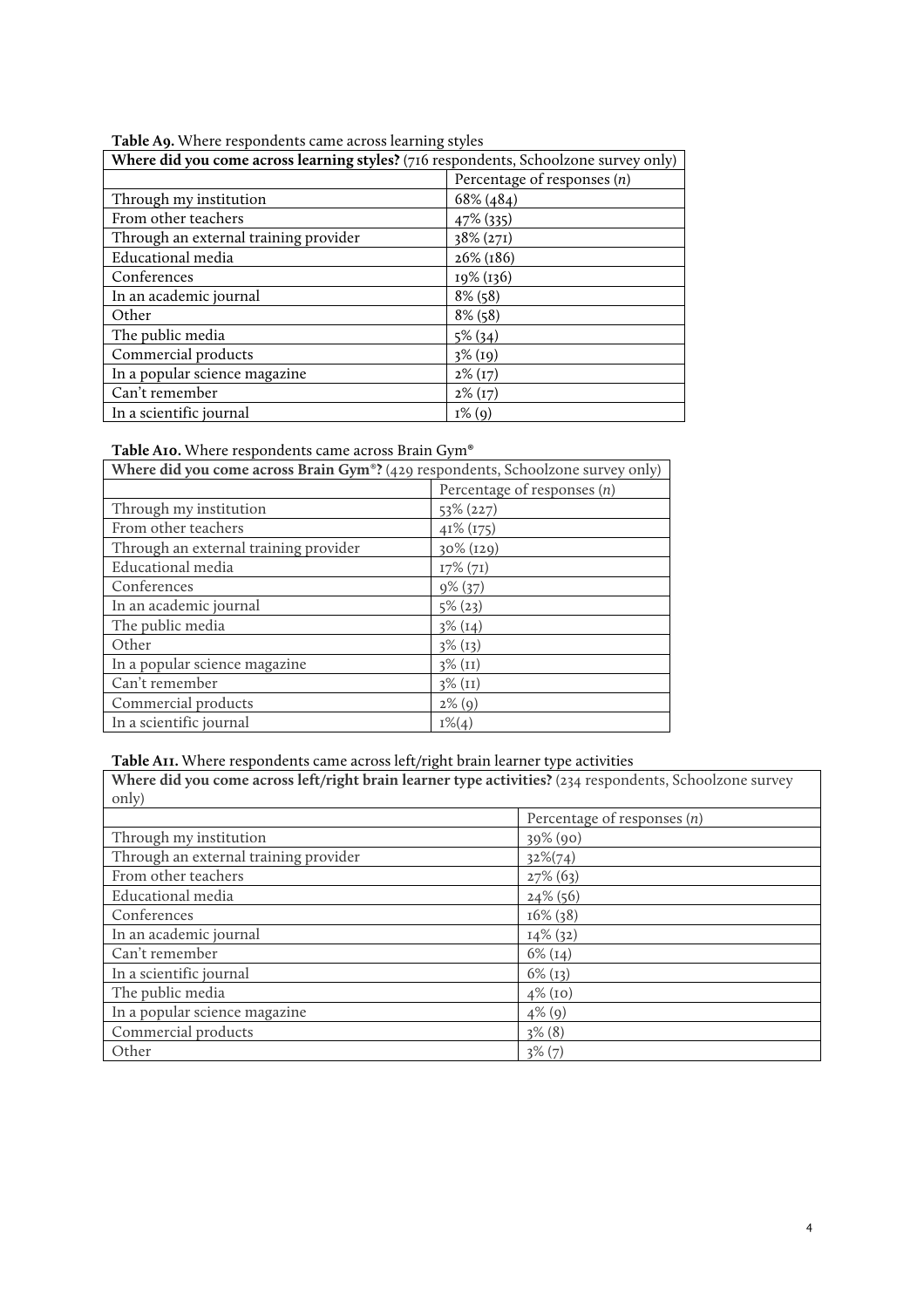## **Table A12.** Impact learning styles had on academic performance

**What impact has Learning Styles had on students' academic performance?** (736 respondents, Schoolzone survey only)

|                                                            | Percentage of responses $(n)$ |
|------------------------------------------------------------|-------------------------------|
| A significant impact                                       | $3\%$ (20)                    |
| Some impact but difficult to measure                       | $6\%$ (49)                    |
| Not sure                                                   | $I4\% (II3)$                  |
| No impact on academic performance but other benefits noted | $51\% (413)$                  |
| No discernible impact                                      | $26\%$ (200)                  |

## **Table A13.** Impact Brain Gym® had on academic performance

**What impact has Brain Gym® had on students' academic performance?** (435 respondents, Schoolzone survey only)

|                                                            | Percentage of responses $(n)$ |
|------------------------------------------------------------|-------------------------------|
| A significant impact                                       | $4\%$ (20)                    |
| Some impact but difficult to measure                       | $43\%$ (202)                  |
| Not sure                                                   | $28\%$ (130)                  |
| No impact on academic performance but other benefits noted | $18\%$ (86)                   |
| No discernible impact                                      | $6\%$ (20)                    |

## **Table A14.** Impact left/right brain learner type activities had on academic performance

**What impact have left/right brain learner type activities had on students' academic performance?** (240 respondents, Schoolzone survey only)

|                                                            | Percentage of responses $(n)$ |
|------------------------------------------------------------|-------------------------------|
| A significant impact                                       | $9\%$ (21)                    |
| Some impact but difficult to measure                       | $45\%$ (IIO)                  |
| Not sure                                                   | $35\% (86)$                   |
| No impact on academic performance but other benefits noted | $5\%$ (II)                    |
| No discernible impact                                      | $6\%$ (15)                    |

### **Table A15.** How learning styles have been used

| How do you use Learning Styles? (692 respondents, Schoolzone survey only) |                               |  |
|---------------------------------------------------------------------------|-------------------------------|--|
|                                                                           | Percentage of responses $(n)$ |  |
| More than just visual, auditory, kinaesthetic                             | $61\%$ (419)                  |  |
| Build into lesson planning                                                | 25% (174)                     |  |
| Try to reach all learners                                                 | $I4\%$ (95)                   |  |
| Use in all lessons                                                        | $I4\%$ (95)                   |  |
| Get to know individual student                                            | $II\%$ (79)                   |  |
| Used a questionnaire to find learning style                               | $6\%$ (43)                    |  |
| Aid revision                                                              | $3\%$ (23)                    |  |
| For teacher training                                                      | $2\%$ (16)                    |  |
| To teach SEN pupils                                                       | $2\%$ (12)                    |  |
| Other                                                                     | $15\%$ (102)                  |  |

### **Table A16.** How Brain Gym® has been used

| How do you use Brain Gym? (4II respondents, Schoolzone survey only) |                               |  |
|---------------------------------------------------------------------|-------------------------------|--|
|                                                                     | Percentage of responses $(n)$ |  |
| As a starter/warm up                                                | 48% (198)                     |  |
| During lessons to refocus                                           | 45% (187)                     |  |
| Daily/once a day                                                    | $4\%$ (17)                    |  |
| Throughout the day                                                  | $2\%$ (7)                     |  |
| Between lessons                                                     | $7\%$ (29)                    |  |
| Before exams/tests                                                  | $3\%$ (13)                    |  |
| After a period of concentration                                     | $2\%$ (10)                    |  |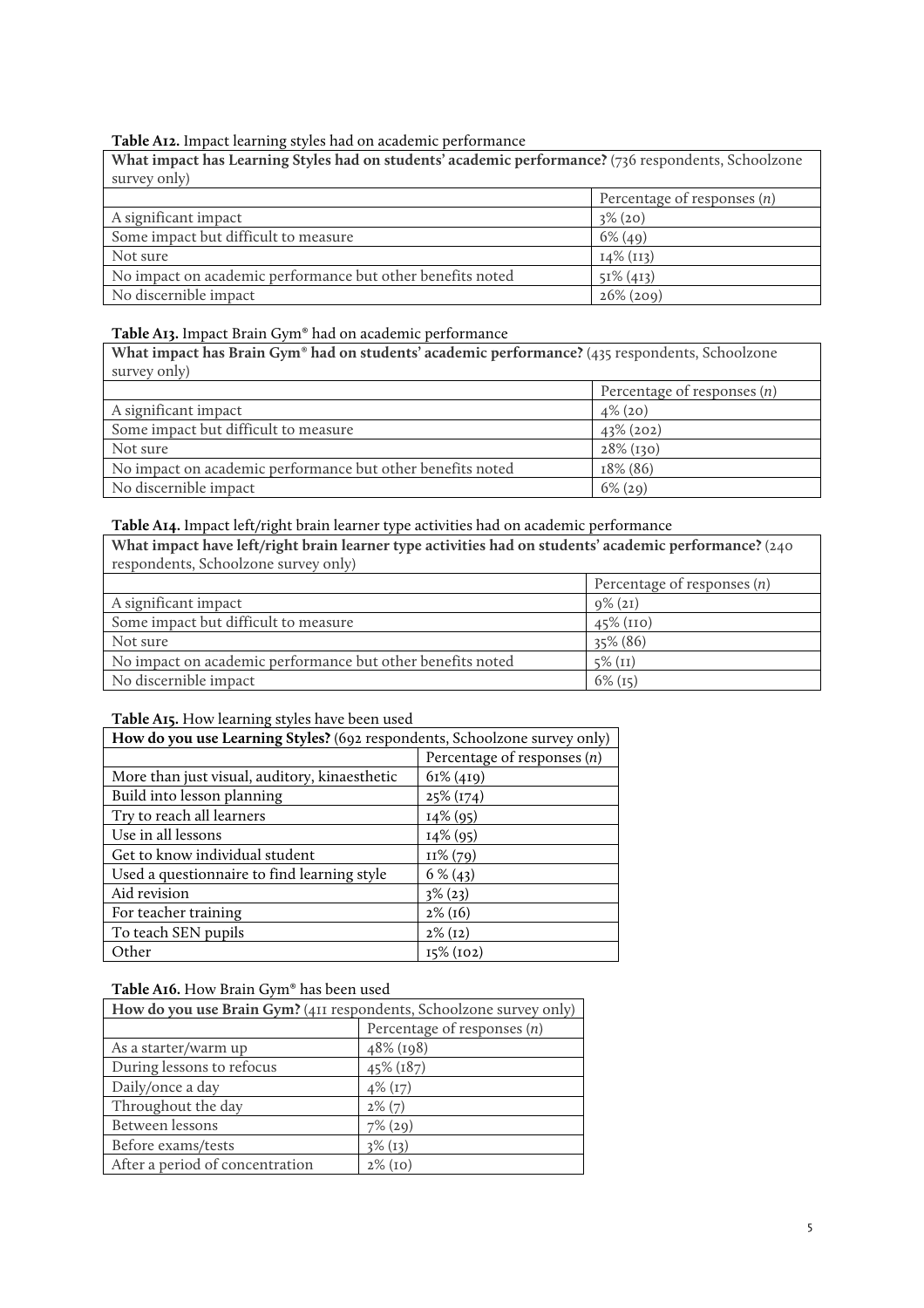## **Table A17.** How left/right brain has been used

| How do you use left/right brain? (221 respondents, Schoolzone survey only) |                               |
|----------------------------------------------------------------------------|-------------------------------|
|                                                                            | Percentage of responses $(n)$ |
| Activities (no mention of sides of brain)                                  | $15\%$ (32)                   |
| Activities using both sides e.g. logic and creative                        | $II\%$ (25)                   |
| Adapt to ensure suitable for all types of learning                         | $9\%$ (19)                    |
| Lesson starter and warm ups                                                | $8\%$ (17)                    |
| Students work in the style that suits them                                 | $7\%$ (15)                    |
| During lessons                                                             | $5\%$ (II)                    |
| Assessing pupils to find out which side they prefer                        | $4\%$ (9)                     |
| Brain gym                                                                  | $4\%$ (9)                     |
| During lesson planning                                                     | $4\%$ (9)                     |

The surveys asked if knowledge of how the brain works should be included in teacher training and the majority of respondents (77 per cent) thought it should be included in both initial teacher training and ongoing Continuing Professional Development as shown in Table A18.

#### **Table A18.** Neuroscience in teacher training

**Do you think knowledge of how the brain works should be included in teacher training?** (1142 respondents)

|                                                                       | Percentage of responses $(n)$ |
|-----------------------------------------------------------------------|-------------------------------|
| Yes, in initial teacher training                                      | $8\%$ (91)                    |
| Yes, in both initial teacher training and as ongoing CPD <sup>a</sup> | 77% (883)                     |
| Yes, as ongoing CPD                                                   | $10\%$ ( $115$ )              |
| No, it should not be included                                         | $I\%$ (15)                    |
| Don't know                                                            | $3\%$ (38)                    |
|                                                                       |                               |

a Continuing Professional Development

We asked teachers to what extent they agree or disagree with the statement 'Research into how the brain works will improve teaching practice in the country in which I am based in the next ten years'. As shown in Table A19, 45 per cent slightly agree and 33 per cent strongly agree. Most (613) respondents gave reasons for their answers: 11 per cent said teaching and learning would improve, 8 per cent said teachers would need training, 8 per cent said teaching could be tailored to the needs of different students, 7 per cent mentioned governmental and/or political constraints, and 7 per cent mentioned a lack of evidence in education and that it has not yet been proven to be effective.

#### **Table A19.** Neuroscience improving teaching practice

**Please indicate to what extent you agree or disagree with the following statement. Research into how the brain works will improve teaching practice (in the country in which I am based) in the next ten years.** (1139 respondents) *italics indicate phrase used in Wellcome Trust survey only*

| $\left(11\right)$ respondence, added material parase ased in $\left(1\right)$ and $\left(2\right)$ only |                               |  |
|---------------------------------------------------------------------------------------------------------|-------------------------------|--|
|                                                                                                         | Percentage of responses $(n)$ |  |
| Strongly agree                                                                                          | $33\%$ (372)                  |  |
| Slightly agree                                                                                          | $45\%$ (512)                  |  |
| Neither agree nor disagree                                                                              | $I4\% (I62)$                  |  |
| Slightly disagree                                                                                       | $3\%$ (33)                    |  |
| Strongly disagree                                                                                       | $I\%$ (17)                    |  |
| Don't know                                                                                              | $4\%$ (43)                    |  |

### *Collaborating with neuroscientists*

The survey included a question asking what would encourage teachers to become involved with neuroscience research (Table A20) and what should be in place before the results of neuroscience research are applied to education (Table A21).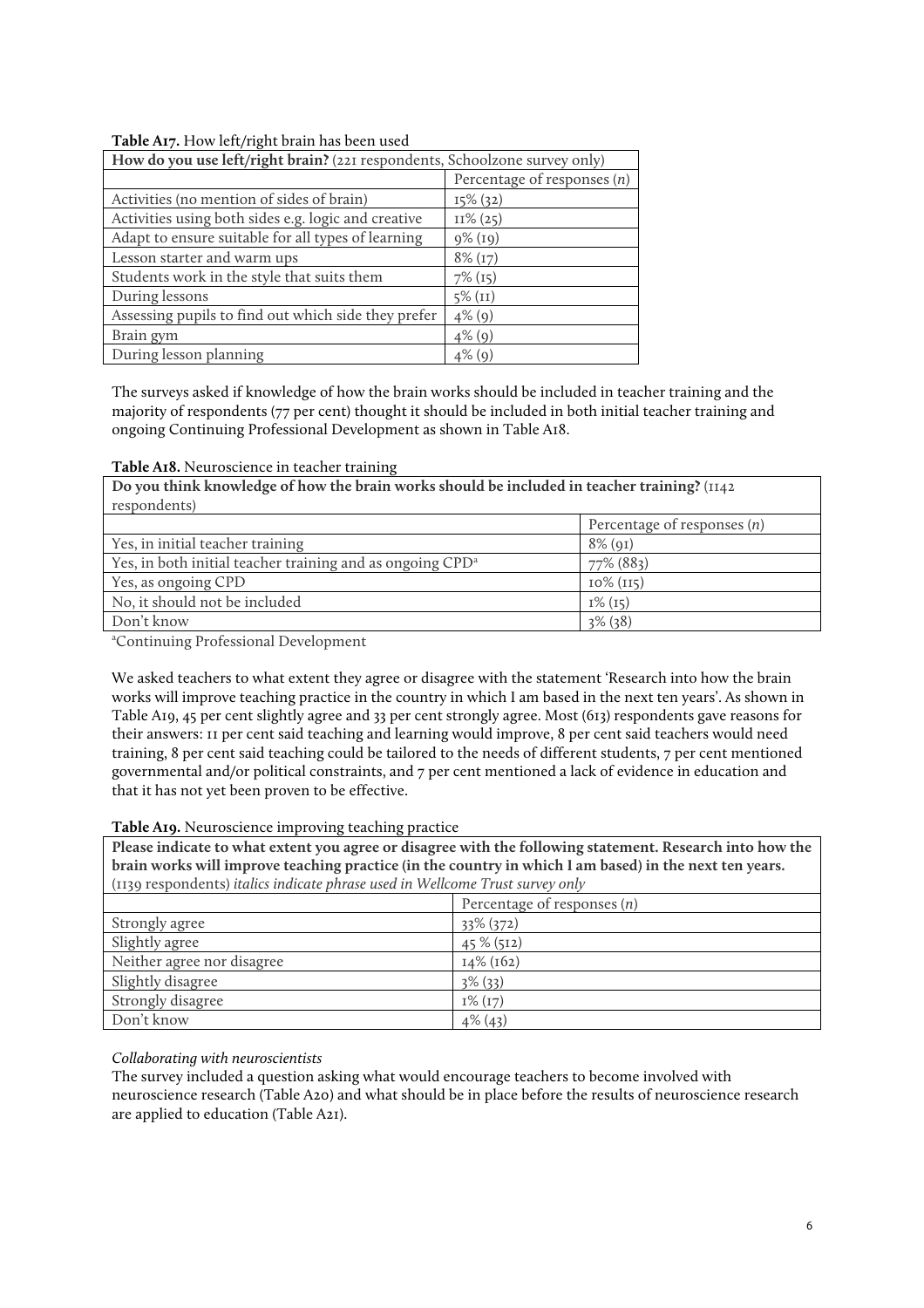**Table A20.** Collaboration with neuroscientists

**What, if anything, would encourage you to collaborate with neuroscientists doing research in education?** (183 respondents)

|                                                                          | Percentage of responses $(n)$ |
|--------------------------------------------------------------------------|-------------------------------|
| A reduction in teaching hours to allow time for the collaboration        | $41\% (75)$                   |
| Being introduced to someone with expertise in neuroscience               | $28\%$ (51)                   |
| Being able to use it to apply for a Teaching and Learning Responsibility | $10\%$ (19)                   |
| Allowance                                                                |                               |
| Being able to use it to get on a higher pay scale                        | $8\%$ (15)                    |
| Nothing would encourage me to collaborate                                | $8\%$ (14)                    |
| Other                                                                    | $3\%$ (6)                     |
| I would be happy to collaborate without further incentives               | $2\%$ (3)                     |

**Table A21.** Dialogue between educators and neuroscientists. Teachers were asked to what extent they agree or disagree with the following statement: "**If the results of neuroscience research are going to be applied to education…**

| an ongoing dialogue must exist between educators and neuroscientists. (1143 respondents)            |                                                                                                       |  |
|-----------------------------------------------------------------------------------------------------|-------------------------------------------------------------------------------------------------------|--|
|                                                                                                     | Percentage of responses $(n)$                                                                         |  |
| Strongly agree                                                                                      | 54% (618)                                                                                             |  |
| Slightly agree                                                                                      | 34% (390)                                                                                             |  |
| Neither                                                                                             | 10% (116)                                                                                             |  |
| Slightly disagree                                                                                   | $I\% (I3)$                                                                                            |  |
| Strongly disagree                                                                                   | $I\%$ (6)                                                                                             |  |
| techniques should only be used/taught in the context of science lessons. (1140 respondents)         |                                                                                                       |  |
|                                                                                                     | Percentage of responses $(n)$                                                                         |  |
| Strongly agree                                                                                      | $2\%$ (25)                                                                                            |  |
| Slightly agree                                                                                      | $4\%$ (43)                                                                                            |  |
| Neither                                                                                             | $I4\% (163)$                                                                                          |  |
| Slightly disagree                                                                                   | 30% (338)                                                                                             |  |
| Strongly disagree                                                                                   | 50% (571)                                                                                             |  |
|                                                                                                     | the science must be relevant when applied to an actual classroom environment. (1143 respondents)      |  |
|                                                                                                     | Percentage of responses $(n)$                                                                         |  |
| Strongly agree                                                                                      | 52% (598)                                                                                             |  |
| Slightly agree                                                                                      | 33% (38I)                                                                                             |  |
| Neither                                                                                             | 10% (119)                                                                                             |  |
| Slightly disagree                                                                                   | $3\%$ (33)                                                                                            |  |
| Strongly disagree                                                                                   | $I\% (I2)$                                                                                            |  |
|                                                                                                     | parents should be consulted before any techniques are introduced in the classroom. (1142 respondents) |  |
|                                                                                                     | Percentage of responses $(n)$                                                                         |  |
| Strongly agree                                                                                      | $8\%$ (90)                                                                                            |  |
| Slightly agree                                                                                      | 18% (207)                                                                                             |  |
| Neither                                                                                             | 38% (431)                                                                                             |  |
| Slightly disagree                                                                                   | 25% (287)                                                                                             |  |
| Strongly disagree                                                                                   | II% (127)                                                                                             |  |
| neuroscientists should observe lessons before any techniques are introduced in the classroom. (1143 |                                                                                                       |  |
| respondents)                                                                                        |                                                                                                       |  |
|                                                                                                     | Percentage of responses $(n)$                                                                         |  |
| Strongly agree                                                                                      | 42% (476)                                                                                             |  |
| Slightly agree                                                                                      | 32% (366)                                                                                             |  |
| Neither                                                                                             | 17% (190)                                                                                             |  |
| Slightly disagree                                                                                   | $6\% (71)$                                                                                            |  |
| Strongly disagree                                                                                   | $3\%$ (40)                                                                                            |  |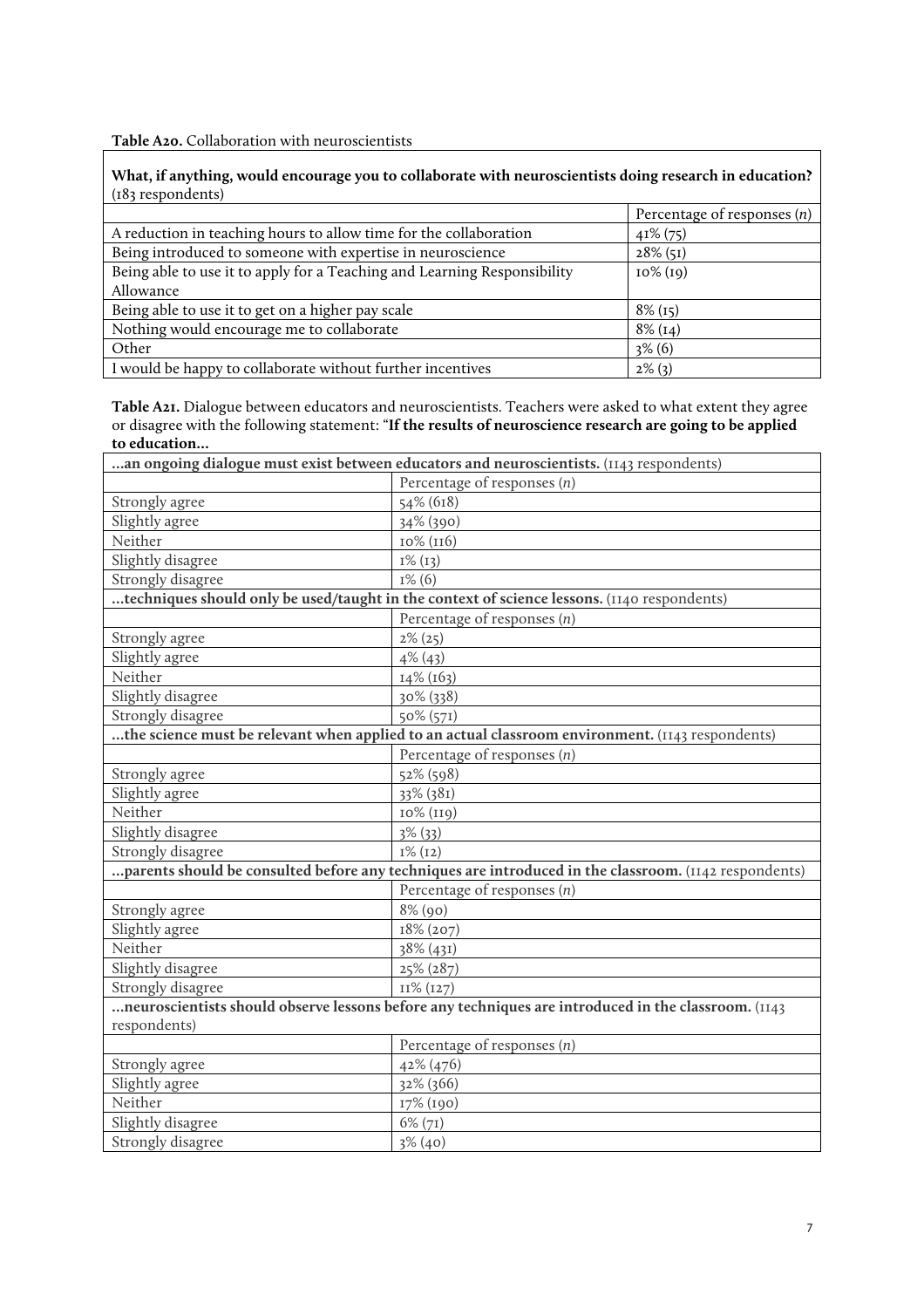### *Trying out new activities and techniques*

Tables A22 and A23 show teachers' free responses, categorised for coding purposes, to what would encourage or deter them from trying new activities or techniques linked to neuroscience.

# **Table A22.** What would encourage respondents to try a new activity or technique linked to neuroscience

| If there is anything that would encourage you to try out a new activity or technique linked to |                |                                                |
|------------------------------------------------------------------------------------------------|----------------|------------------------------------------------|
| neuroscience, please detail in the box below. (83I respondents - free-response question)       |                |                                                |
|                                                                                                |                | Number of respon Percentage of responses $(n)$ |
| Evidence                                                                                       | 433            | $52\%$ (433)                                   |
| Training                                                                                       | 96             | 12% (96)                                       |
| Resources                                                                                      | 87             | $10\% (87)$                                    |
| Sound scientific basis                                                                         | 52             | $6\%$ (52)                                     |
| Specific examples/case studies                                                                 | 59             | 7% (59)                                        |
| Easy to set up and deliver                                                                     | 4 <sup>2</sup> | $5\%$ (42)                                     |
| Fits into normal lessons/National Curriculum                                                   | 38             | $5\%$ (38)                                     |
| Clear explanation                                                                              | 38             | $5\%$ (38)                                     |
| Support from colleagues                                                                        | 26             | $3\%$ (26)                                     |
| Affordable                                                                                     | 23             | $3\%$ (23)                                     |
| Support from expert                                                                            | 20             | $2\%$ (20)                                     |
| Application to my subject/pupils                                                               | I9             | $2\%$ (19)                                     |
| More time                                                                                      | 2I             | $3\%$ (21)                                     |
| If it is fun/enjoyable for pupils                                                              | IQ             | $2\%$ (19)                                     |
| Practicality                                                                                   | I <sub>0</sub> | $I\% (IO)$                                     |

**Table A23.** What would deter respondents from trying new activities linked to neuroscience

| If there is anything that would deter you from trying out new activities or techniques linked to |                               |  |
|--------------------------------------------------------------------------------------------------|-------------------------------|--|
| neuroscience, please detail in the box below. (720 respondents - free-response question)         |                               |  |
|                                                                                                  | Percentage of responses $(n)$ |  |
| Lack of time                                                                                     | $31\% (224)$                  |  |
| Lack of evidence/proof of effectiveness                                                          | 22% (160)                     |  |
| No scientific basis                                                                              | $8\%$ (55)                    |  |
| Lack of training/support/instructions                                                            | $7\%$ (47)                    |  |
| Cost                                                                                             | $6\%$ (45)                    |  |
| Cannot be absorbed into normal lessons                                                           | $5\%$ (36)                    |  |
| Lack of practicality/not applicable                                                              | $5\%$ (33)                    |  |
| Lack of support                                                                                  | $4\%$ (30)                    |  |
| Lack of available resources                                                                      | $4\%$ (28)                    |  |
| Safety concerns/risky/damage to pupils                                                           | $3\%$ (25)                    |  |
| Trendy/fad/gimmicky                                                                              | $3\%$ (23)                    |  |
| Upsets students/ruins their self-confidence                                                      | $3\%$ (21)                    |  |
| Too much jargon                                                                                  | $3\%$ (19)                    |  |
| Too rigid/narrow application                                                                     | $2\%$ (17)                    |  |
| Not been previously tested in schools                                                            | $2\%$ (16)                    |  |

**Mumsnet discussion thread**

On behalf of the Wellcome Trust, Mumsnet surveyed their members with the following text:

"Post on this thread about any activities/products/techniques you may have come across that are aimed at boosting your child's learning, anything from games designed to affect how the brain learns to products/techniques you might use to make changes to your child's diet or lifestyle. You may have come across these things in use at your child's school or you may be using them yourself at home.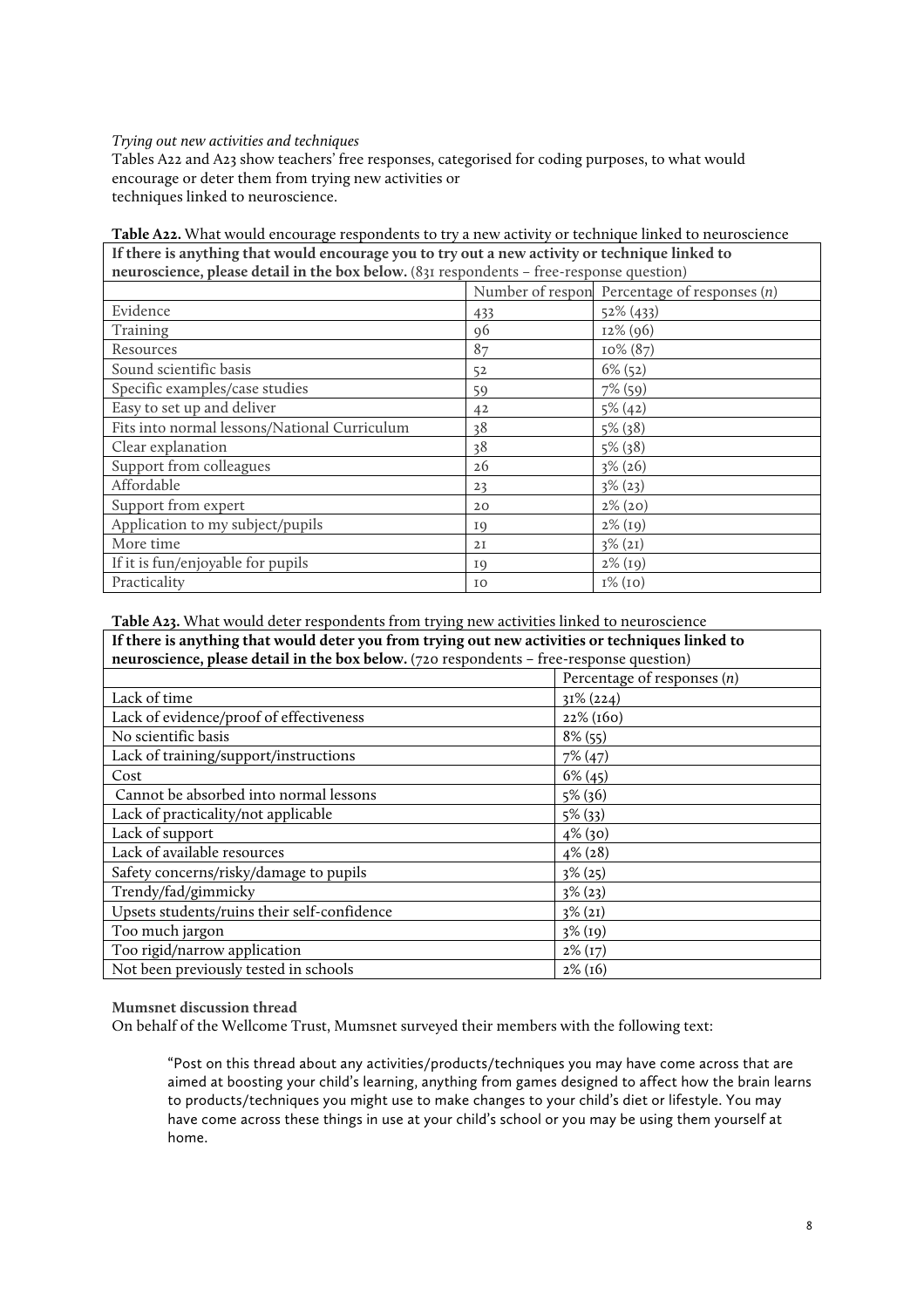When you post, please think about the following questions…

Which activities or products (if any) have you come across which are designed to boost your child's learning? And how effective (or otherwise) have you found them?

Have you tried anything yourself to improve or enhance your child's learning? If so, what have you tried? And what influenced your decision to try that activity/product? How effective (or otherwise) do you think it has been?

What aspect of your child's school experience (if any) do you think could most be improved by neuroscience? You might want to consider for example, how the teacher talks to the children, the activities the children take part in, or the materials they study."

There were 86 respondents and 499 mentions of activities that had been used to improve learning. The activities were categorised for coding purposes, as shown in Table A24, which also notes any comments on the impact of these activities that respondents made.

|                             | Total          | Had a positive<br>effect | Had very little or<br>no effect | Other/not<br>mentioned |
|-----------------------------|----------------|--------------------------|---------------------------------|------------------------|
| Reading                     | 46             | $65\%$ (30)              | $9\%$ (4)                       | $26\%$ (12)            |
| Parental input              | 36             | 78% (28)                 | $3\%$ (1)                       | $19\% (7)$             |
| <b>Commercial packages</b>  | 23             | $61\%$ (14)              | $22\%$ (5)                      | $17\%$ (4)             |
| Music/singing               | I <sup>Q</sup> | 58% (II)                 | $5\%$ (1)                       | $37\%$ $(7)$           |
| Repetition                  | I7             | $82\%$ (14)              | $12\% (2)$                      | $6\%$ (1)              |
| <b>Educational</b> toys     | I5             | $40\%$ (6)               | $60\%$ (9)                      | $\circ$                |
| Understanding brain dev.    | I5             | $47\%$ (7)               | $7\%$ (1)                       | $47\%$ $(7)$           |
| Following child's interests | I4             | $93\%$ (13)              | $\mathbf{O}$                    | $7\%$ (1)              |
| TV                          | I <sub>3</sub> | $77\%$ (10)              | $\circ$                         | $23\%$ (3)             |
| <b>Traditional toys</b>     | <b>II</b>      | $82\%$ (9)               | $\Omega$                        | $18\% (2)$             |
| Flashcards                  | <b>II</b>      | $55\%$ (6)               | $18\%$ (2)                      | $27\%$ (3)             |

**Table A24.** Activities used to boost child's learning and their impact (mention-based). Percentages are given, with number of mentions in parentheses.

#### **Parent survey**

There were 109 UK respondents (88 per cent female and 12 per cent male) to the parent survey, most of whom (81 per cent) were aged 35–54. Table A25 presents the number and ages of the children of all UK respondents.

| Age of children (years) | Number of children of that age | Percentage of responses $(n)$ |  |
|-------------------------|--------------------------------|-------------------------------|--|
| $O-3$                   | I                              | $I4\% (I5)$                   |  |
| $O-3$                   | $\overline{2}$                 | $5\%$ (5)                     |  |
| $4 - 7$                 | I                              | $26\% (28)$                   |  |
| $4 - 7$                 | $\mathbf{2}$                   | $9\%$ (10)                    |  |
| $4 - 7$                 | 3                              | $I\%$ (I)                     |  |
| $8 - 10$                | I                              | $I\%$ (I)                     |  |
| $8-10$                  | $\mathbf{2}$                   | 30% (33)                      |  |
| $II-I4$                 | <b>I</b>                       | $I\%$ (I)                     |  |
| $II-I4$                 | $\mathbf{2}$                   | $25\% (27)$                   |  |
| $15 - 17$               | $\mathbf I$                    | $I\%$ (I)                     |  |
| $I5-I7$                 | $\overline{2}$                 | $I4\% (I5)$                   |  |
| $\geq$ I8               | I                              | $I4\% (I5)$                   |  |
| $\geq$ <sub>I</sub> $8$ | $\overline{2}$                 | $7\%$ (8)                     |  |
| $\geq$ I8               | 3                              | $I\%$ (I)                     |  |
| $\geq$ <sub>I</sub> 8   | 4                              | $I\%$ (I)                     |  |

**Table A25.** Ages of children of parents responding to survey

#### **Main findings from the student survey**

The student survey, which is not detailed in the main report, was open from 30 April 2013 to 14 June 2013. Of the 57 UK student respondents, about half (51 per cent, or 29) were aged 18 or over, seven were aged 15–